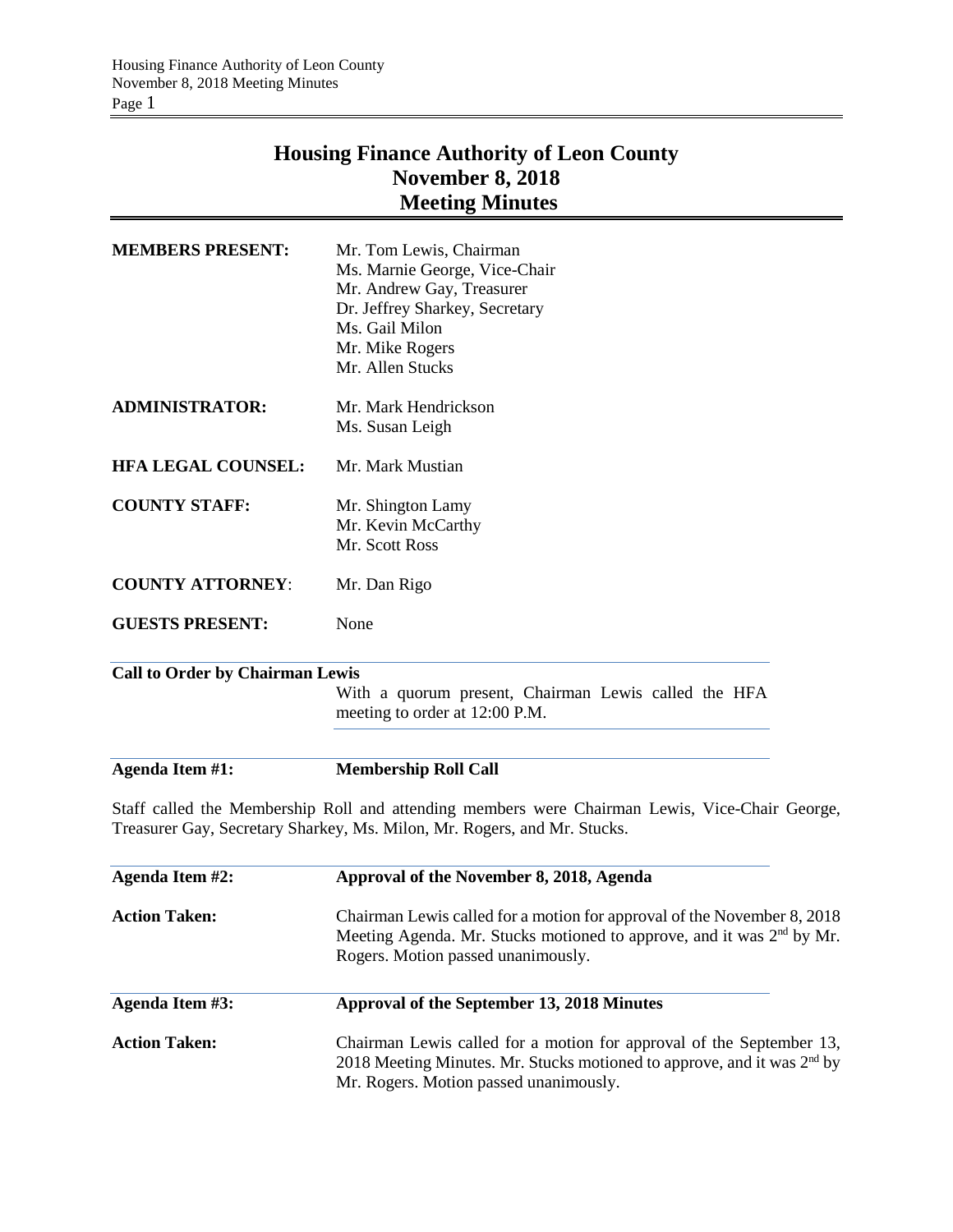| <b>Agenda Item #4</b>        | <b>Public Comment</b>               |
|------------------------------|-------------------------------------|
| There was no public comment. |                                     |
| <b>Action Taken:</b>         | No action taken                     |
| <b>Agenda Items #5A-5D</b>   | <b>Financial Reports and Budget</b> |

Treasurer Gay presented the Financial Reports, including the Fiscal Year 2017-2018 final balance sheet and final expenditures and income v. budget, and the October 31 balance sheet, year-to-date expenditures and income, the backup materials, and the proposed expenditure and debit card approvals.

| Action Taken: 5A | Mr. Stucks motioned to accept the Fiscal Year 2017-2018 Year-End<br>Financial Statement, and it was 2 <sup>nd</sup> by Secretary Sharkey. Motion passed<br>unanimously. |
|------------------|-------------------------------------------------------------------------------------------------------------------------------------------------------------------------|
| Action Taken: 5B | Vice-Chair George motioned to accept the October 31, 2018 Financial<br>Statement and it was 2 <sup>nd</sup> by Mr. Stucks. Motion passed unanimously                    |
| Action Taken: 5D | Mr. Stucks motioned to approve the proposed Expenditure and Debit Card<br>Approval list, and it was 2 <sup>nd</sup> by Vice-Chair George. Motion passed<br>unanimously. |
|                  | Note: A copy of the Expenditure List is at the end of the minutes.                                                                                                      |

**Mr. Stucks requested that the FY 18-19 year-to-date income and expenditures v. budget report include a comparison to FY 16-17 and FY 17-18 (three years total).** Mr. Hendrickson stated that the change would be made to the report beginning with the December meeting.

A discussion of HFA sources of potential income followed. Chairman Lewis **directed Mr. Hendrickson to publicize to developers of rental housing that the HFA was open to multi-family bond issue applications.**

**Agenda Item #6A: Emergency Repairs**

Mr. Hendrickson updated the Board on the Emergency Repair Program administered by the County. Mr. McCarthy reported that the County was fronting expenditures, and then submitting to the HFA for reimbursement.

Action Taken: No action taken.

**Agenda Item #6B: Audit Update**

Treasurer Gay and Mr. Hendrickson reported that the audit was underway, and that a draft audit should be available for the Board prior to the December meeting, where it would be presented to the Board for approval. Mr. Hendrickson indicated that the final audit would then be submitted to the County.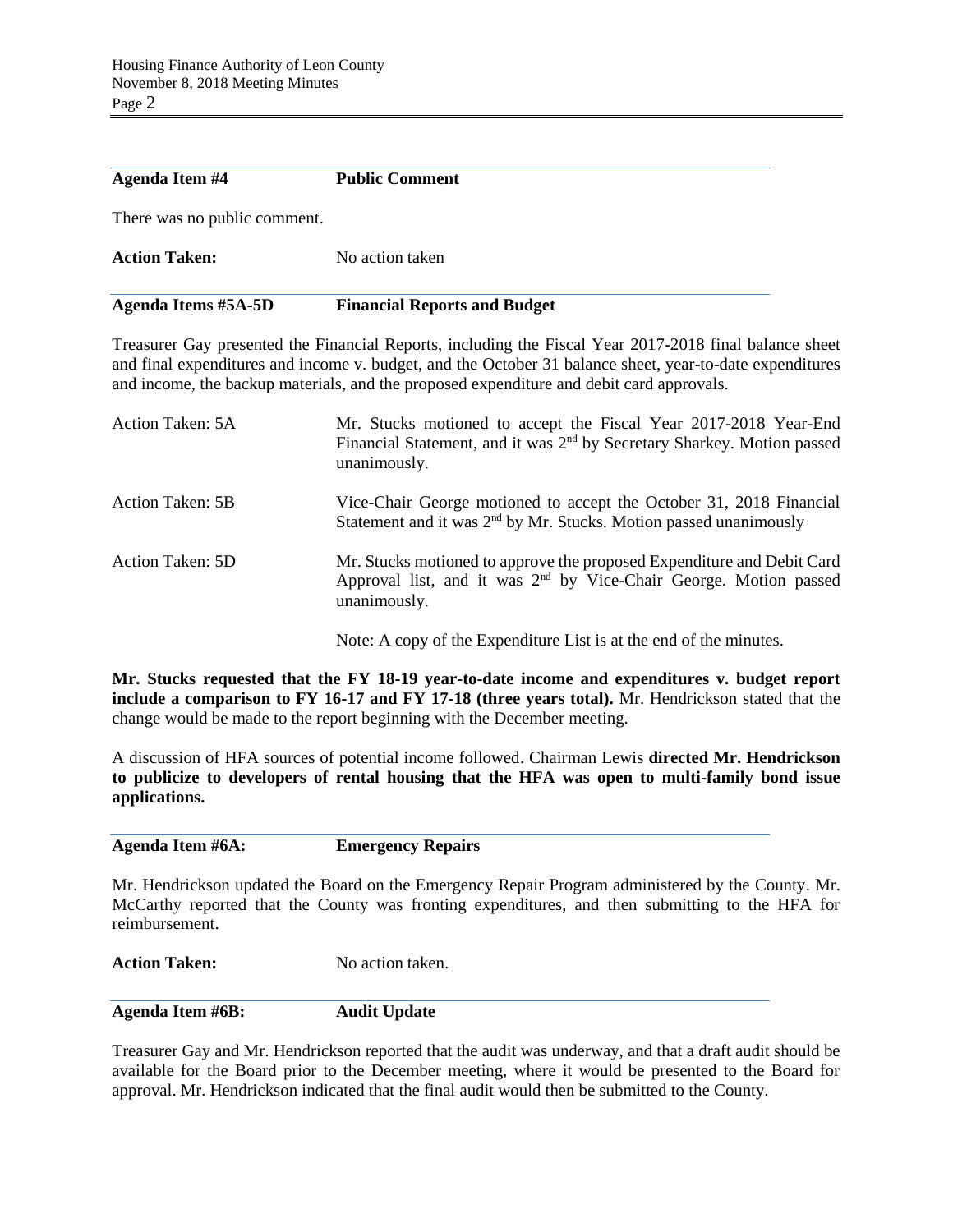**Action Taken:** No action taken.

## **Agenda Item #6C Real Estate**

Mr. Ross and Mr. Rigo reported on the County process that resulted in the selection of Ketchum Realty as the broker for the properties designated as affordable. Mr. Ross reported that final negotiations on the fees were in process, with the proposal being a 5% fee to Ketchum Realty for any sale over \$20,000, and a flat fee of \$1,000 for any property sold for less than \$20,000—with the same fee also being paid to another realtor if they found the buyer of the property. He also stated that Ketchum Realty had requested a \$500 fee to be paid upfront on each property. A discussion followed, related to the \$500 fee, who would pay it, and if all properties warranted the MLS listed (value not sufficient to cover \$500 and up to \$2,000 broker fees). Mr. Rogers and Ms. Leigh reported that they were still working on their site visits to each property, and that they would have recommendations on which properties merited the payment of the upfront fee. Mr. Ross indicated that the County would pay the fee on some properties, that Ketchum would waive the fee on some, and that he was requesting the HFA to pay the fee on some (equivalent to County investment). He also indicated that in future fiscal years, he anticipated the County including funds in the budget for the payment of the upfront fees.

During the discussion it was also noted that some properties would be withheld from the for-sale list, when it was determined by the HFA and County that those properties were good candidates for the development of affordable housing in partnership with various non-profits.

**Action Taken:** Mr. Rogers motioned to approve the Ketchum proposal, that the County and HFA negotiate with Ketchum for the deferral of some of the upfront fees, that the HFA work with the County to determine which properties warranted the payment of the upfront fee, and that the HFA commit up to \$6,000 for the payment of the upfront fees, and was seconded by Mr. Stucks. Motion passed unanimously.

## **Agenda Item #6D Escambia County Quarterly Marketing Report**

Mr. Hendrickson stated that the required quarterly marketing report had been submitted to the Escambia County HFA.

| <b>Action Taken:</b> | No Action Required. |
|----------------------|---------------------|
|                      |                     |

| <b>Agenda Item #6E</b> | Interlocal Agreement with Escambia County HFA |  |
|------------------------|-----------------------------------------------|--|
|                        |                                               |  |

Mr. Hendrickson reported on the plans of the Escambia County HFA to issue bonds for homeownership, in lieu of the continuation of the current program. He stated that they were offering to pay 0.1% per loan, as compared to the current 0.2% paid in the non-bond program. A discussion followed on the relative merits of the current program v. a bond program, the volume of loans originated in the program in Leon County, the long history of the relationship, the funding of DPA loans by Escambia County, the potential to explore other options for partnership, and the lack of use of MCC's by Leon County lenders (and the need for education by the HFA).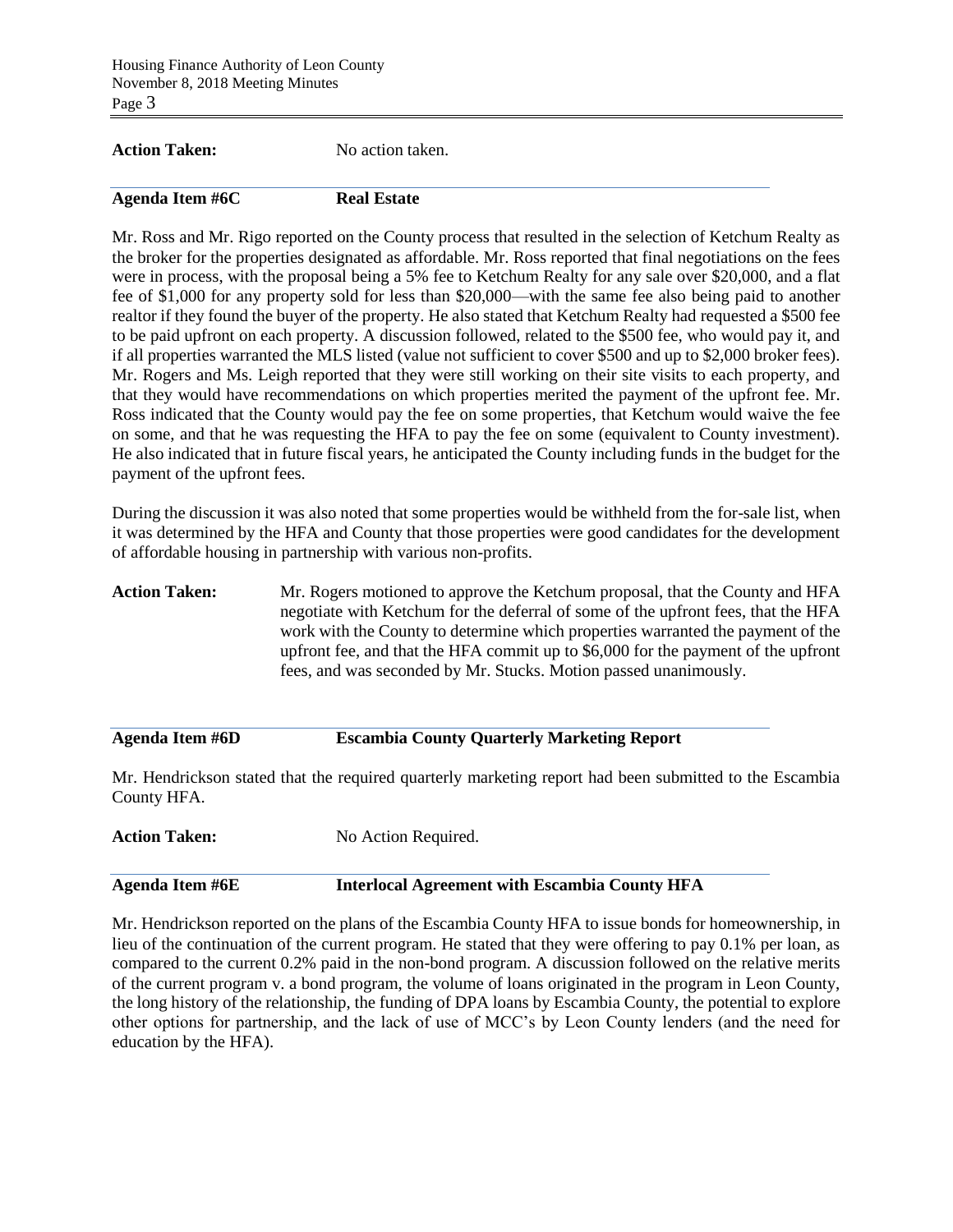| <b>Action Taken:</b>                                                     | The Board directed Mr. Hendrickson to utilize Mr. Mustian, and to<br>negotiate with Escambia County HFA for a fee of 0.2% in any bond<br>program.                                                        |  |  |  |
|--------------------------------------------------------------------------|----------------------------------------------------------------------------------------------------------------------------------------------------------------------------------------------------------|--|--|--|
| Agenda Item #6F<br><b>Lakes at San Marcos Quarterly Occupancy Report</b> |                                                                                                                                                                                                          |  |  |  |
|                                                                          | Mr. Hendrickson reported that the occupancy was 95%.                                                                                                                                                     |  |  |  |
| <b>Action Taken:</b>                                                     | No Action Required.                                                                                                                                                                                      |  |  |  |
| Agenda Item #6G                                                          | <b>Legal Update</b>                                                                                                                                                                                      |  |  |  |
| Mr. Mustian updated the Board on his activities.                         |                                                                                                                                                                                                          |  |  |  |
| <b>Action Taken:</b>                                                     | The Board directed Mr. Mustian to participate in the negotiations with the<br>Escambia County HFA.                                                                                                       |  |  |  |
| Agenda Item #6H                                                          | <b>To-Do List</b>                                                                                                                                                                                        |  |  |  |
|                                                                          | Mr. Hendrickson reported that the to-do list was in the Board Packet                                                                                                                                     |  |  |  |
| <b>Action Taken:</b>                                                     | No Action Required                                                                                                                                                                                       |  |  |  |
| Agenda Item #7A:                                                         | <b>New Business: Updates from County</b>                                                                                                                                                                 |  |  |  |
|                                                                          | Mr. Lamy updated the Board on the County procurement process for an entity to serve as a Community<br>Land Trust for the City and County, and on the Tallahassee-Leon County Housing Leadership Council. |  |  |  |

Mr. McCarthy reported on the inclusion of the HFA in the publicity being generated by the County on the Emergency Repair Program.

**Action Taken:** The Board directed Mr. Hendrickson to schedule a brief training session at the December meeting on Community Land Trusts, to be conducted by the Florida Housing Coalition.

**Agenda Item # 8: Adjournment**

On a motion by Mr. Stucks, 2<sup>nd</sup> by Vice-Chair George, that Board voted unanimously to adjourn the meeting at 1:38 P.M.

Tom Lewis, Chairman

\_\_\_\_\_\_\_\_\_\_\_\_\_\_\_\_\_\_\_\_\_\_\_\_\_\_\_\_\_\_\_ Jeffrey Sharkey, Secretary Date:

\_\_\_\_\_\_\_\_\_\_\_\_\_\_\_\_\_\_\_\_\_\_\_\_\_\_\_\_\_\_\_